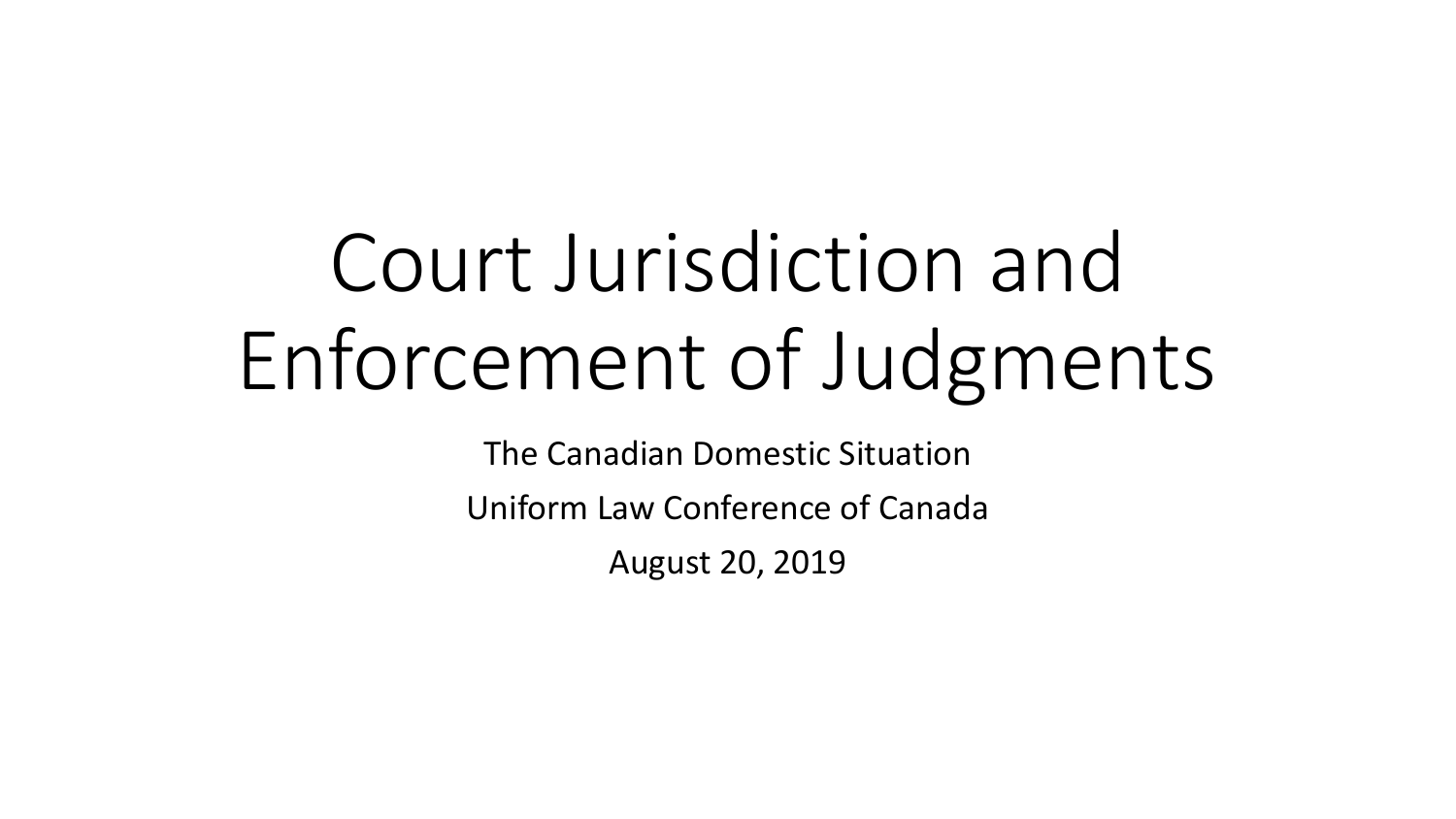### Uniform Enforcement of Canadian Judgments and Decrees Act (original version adopted in 1992)

- The Uniform Enforcement of Canadian Judgments and Decrees Act ("UECJDA") embodies the notion of "full faith and credit" in the enforcement of judgments between the provinces and territories of Canada. It involves rejection of two themes which have, in the past, characterized the machinery for enforcing such judgments.
- First it rejects the concept of reciprocity. 'Where the UECJDA has been adopted in province "X", a litigant who has taken judgment in province "Y" may enforce that judgment in province "X" under the legislation whether or not the UECJDA has been adopted in province "Y." This stands in contrast to the approach of the Uniform Reciprocal Enforcement of Judgments Act ("UREJA").
- Second, the Act rejects a supervisory role for the courts of a province or territory where the enforcement of an out-of-province judgment ["Canadian judgment"] is sought. The common law and the UREJA are preoccupied with the question of whether the court which gave the judgment had the jurisdiction to do so. If a Canadian judgment is flawed, because of some defect in the jurisdiction or process of the body which gave it, the approach of the UECJDA is to regard correction of the flaw as a matter to be dealt with in the place where it was made.
- As a general rule, a creditor seeking to enforce a Canadian judgment in a province or territory which has enacted the UECJDA should face no substantive or procedural barriers except those which govern the enforcement of judgments of the local courts.
- An important feature of UECJDA is that it provides a mechanism for the enforcement of non-money judgments. Apart from legislation that addresses particular types of orders, there is no statutory scheme or common law principle which permits the enforcement in one province of a non-money judgment made in a different province. This is in sharp contrast to the situation that prevails with respect to money judgments which have a long history of enforceability between provinces and states both under statute and at common law. With the increasing mobility of the population and the emergence of policies favouring the free flow of goods and services throughout Canada, this gap in the law has become highly inconvenient. UECJDA provides a rational statutory basis for the enforcement of non-money judgments between the Canadian provinces and territories.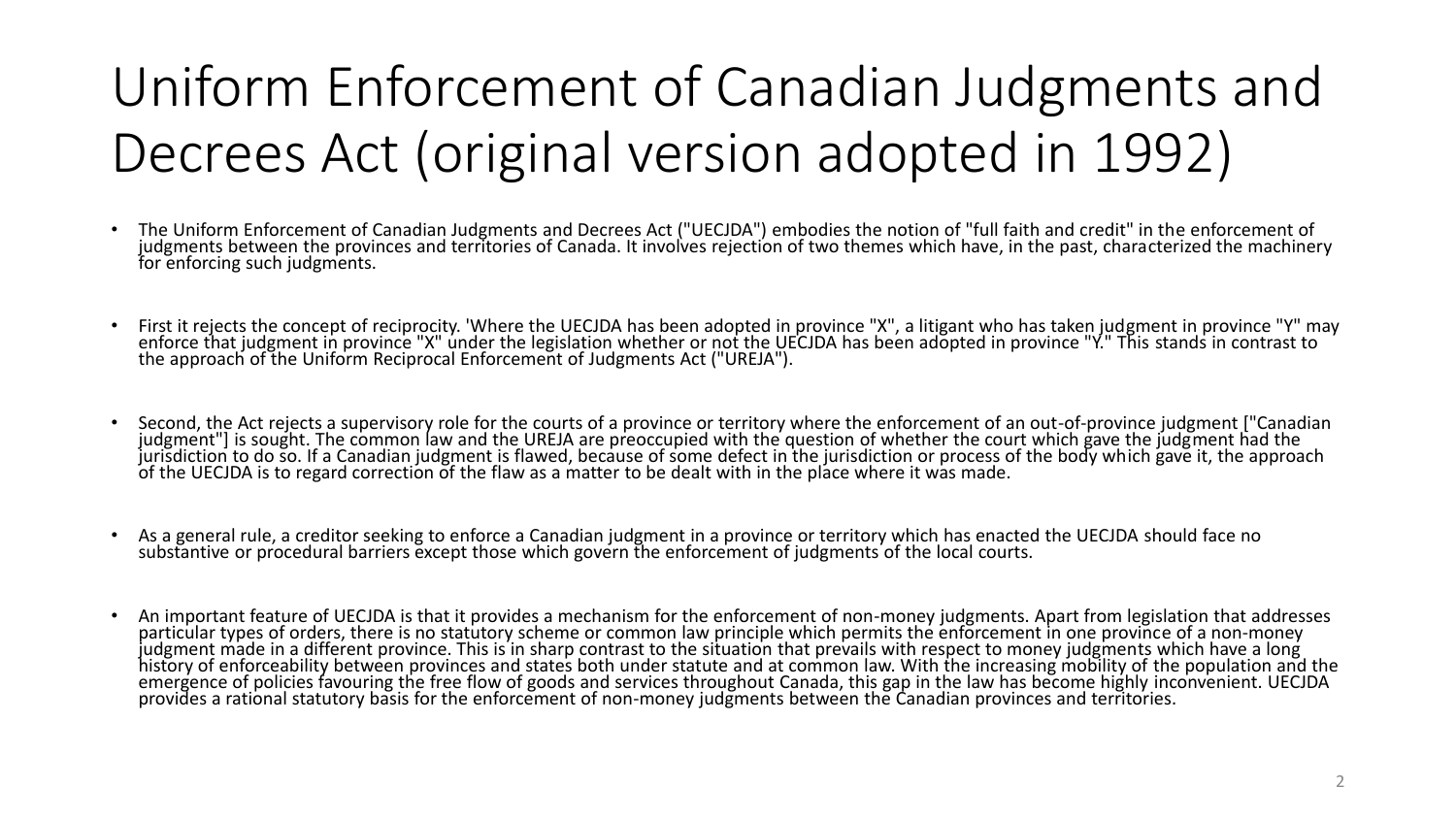Uniform Court Jurisdiction and Proceedings Transfer Act (original version adopted in 1994)

- This Uniform Act has four main purposes:
	- to replace the widely different jurisdictional rules currently used in Canadian courts with a uniform set of standards for determining jurisdiction;
	- to bring Canadian jurisdictional rules into line with the principles laid down by the Supreme Court of Canada in *Morguard Investments Ltd. v. De Savoye*, [1990] 3 S.C.R. 1077, and *Amchem Products Inc. v. British Columbia (Workers' Compensation Board)*, [1993] 1 S.C.R. 897;
	- by providing uniform jurisdictional standards, to provide an essential complement to the rule of nation-wide enforceability of judgments in the Uniform Enforcement of Canadian Judgments Act; and
	- to provide, for the first time, a mechanism by which the superior courts of Canada can transfer litigation to a more appropriate forum in or outside Canada, if the receiving court accepts such a transfer.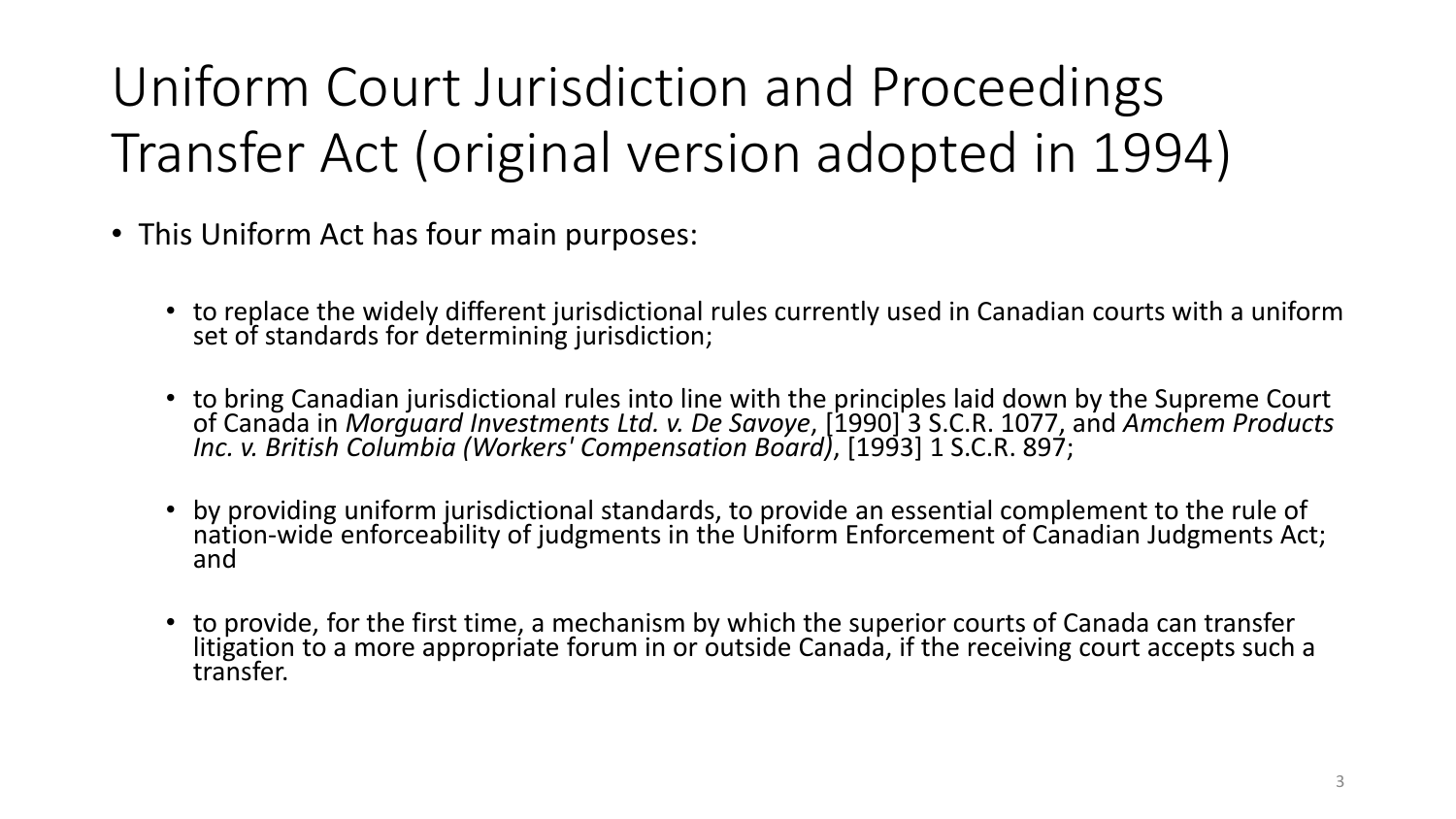## Jurisdictional Scan

#### **Enforcement of Judgments**

- BC 1992
- PE 1994
- SK 1997
- NL 1999
- NB 2000
- YT 2000
- NS 2001
- MB 2005

#### **Court Jurisdiction**

- SK 1997
- BC 2003
- NS 2003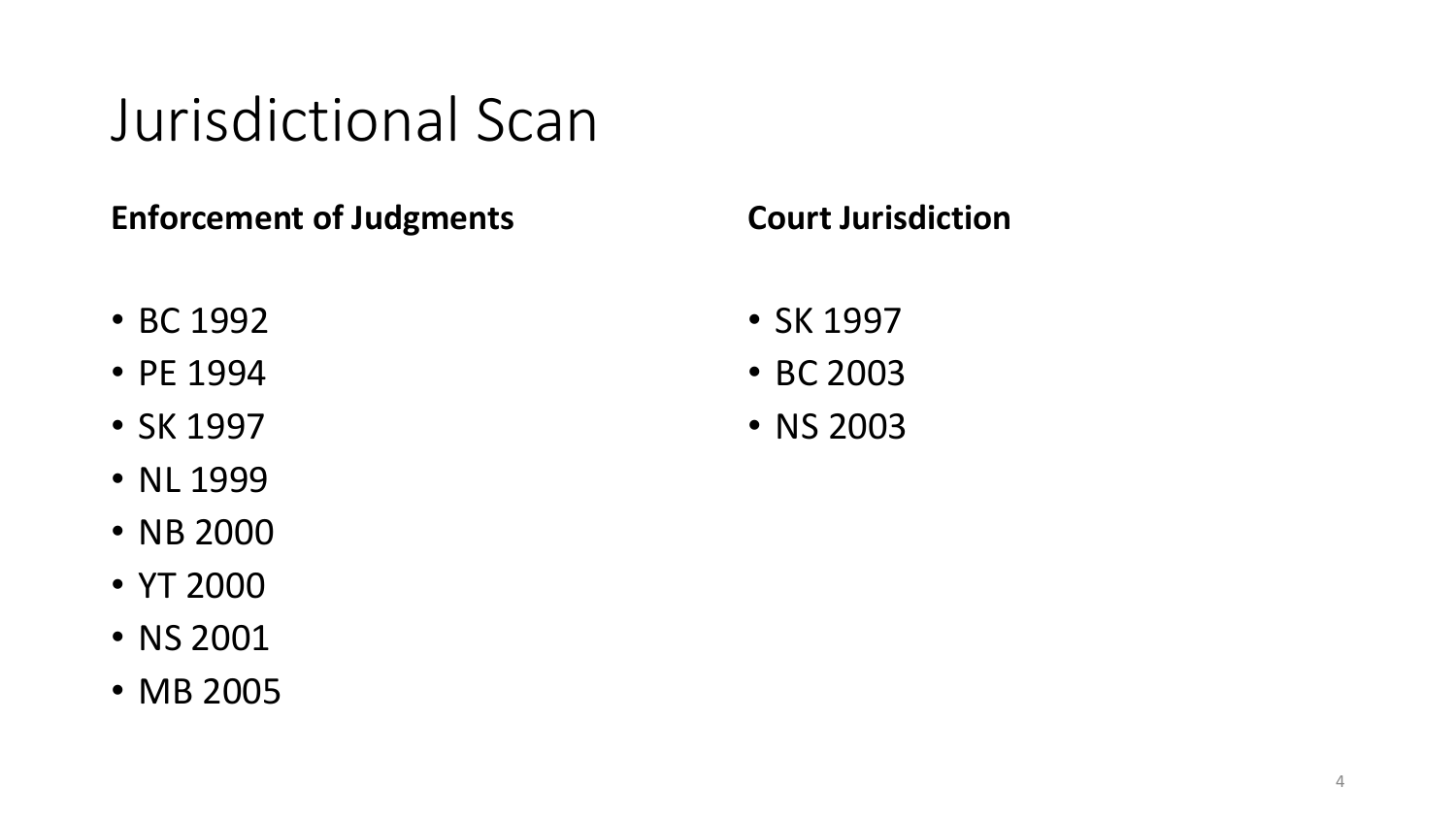## Some Developments

- The evolution of the common law
- 2016 Osgoode Hall Law School Symposium on the Uniform Court Jurisdiction and Proceedings Transfer Act
- International Conventions